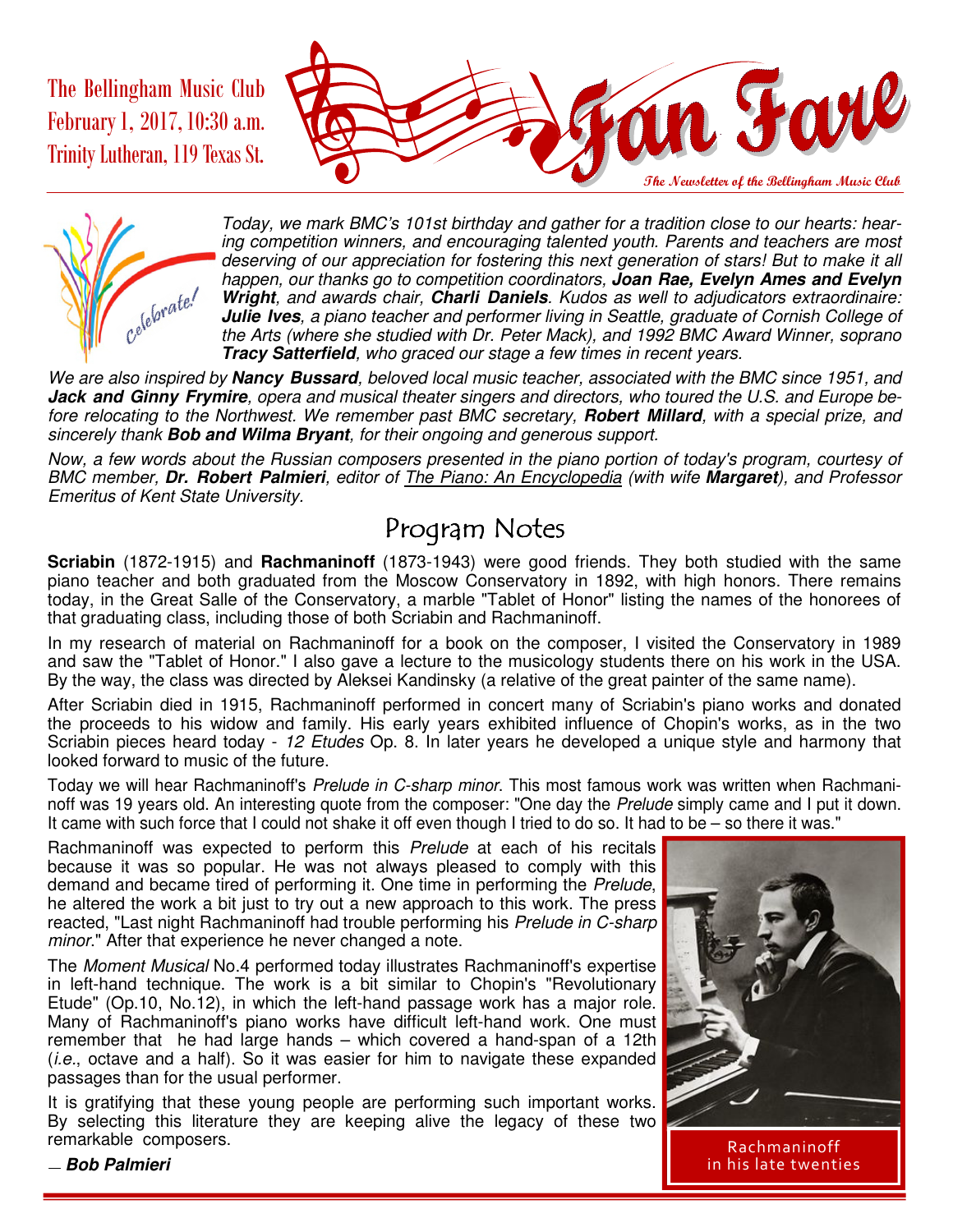# Biographies



# High School Piano Competition in honor of Nancy Bussard

**First Place (\$400): Trevor Elliott Johnson** hails from the Poulsbo-Bainbridge Island area, and came to Bellingham after spending a few years in Bellevue. He credits studying under Suzuki, Russian and American approaches for his two time first place wins in Seattle Bach Festival competitions and a recent first place win at the Seattle Russian Festival. Trevor is grateful to current teacher Andrea Rackl for guiding him on his way to a career in music; he plans to attend WWU this coming fall to continue his studies in piano performance.

**Second Place (\$300): William Zhang**, a junior at Sehome High School, began piano lessons at age four and is currently studying with Dr. Judith Widrig. He won first place in 2015 and 2016 in the BMC H. S. Piano Competition. He performed as a representative for the Bellingham Music Teachers Chapter last June in the Washington State Music Teacher Conference. Besides music, William participates in school math team and varsity tennis team.

**Third Place (\$200): Olanna Skrinnik** is a junior enrolled in Zacchaeus Learning Opportunities, a private high school. She is an award winner in the BMC H. S. Piano Competition (2015, 2016) as well as at the Sonata-Sonatina Festival at Central Washington University in Ellensburg, WA. Olanna started her musical studies at the age of four; she now studies piano under Dr. Kay Zavislak. Olanna also receives occasional coaching from Mr. Don Ernest. For the past three years, Olanna has been teaching piano students from her home studio. She is also an accomplished violinist. Besides music, Olanna enjoys studying psychology and communication.

**Robert Millard Prize (\$100): Ry Dozier-Lerum,** is a junior at Sehome High School, and enrolled in Running Start at Whatcom Community College. This is her ninth year playing piano and her second year participating in the BMC H. S. Piano Competition. She studies with Dr. Judith Widrig. Ry enjoys playing music as well as composing, and puts her talents to use in musicals, film soundtracks, and singing. Ry is also an actor and a writer, finding delight in exploring her creativity.

### High School Vocal Competition in honor of Jack and Ginny Frymire



**First Place (\$400): Aaron McInnis,** a junior at Bellingham High School, started singing three years ago in the school choir and was soon recruited for the annual musical, Beauty and the Beast. A friend encouraged him to seek voice teacher Edward Cook. Thanks to Professor Cook, Aaron has grown as a singer and a person, and realized dreams he never could have imagined, such as winning the tenor category at State Solo/Ensemble, and participating in a vocal program with the Washington National Opera in D.C.

**Second Place (\$300): Tristan Wine,** who studies voice with Rob Viens, is active in Squalicum High School concert orchestra, concert choir and Storm Singers. Last year he won first place in the State WMEA solo and ensemble competition in the Vocal Bass Soloist category. This fall, he was in Opera Populare's production of Bach's *Coffeehouse Cantata*, and sang the role of the Beast in his school's production of *Beauty and the Beast*. Outside of music he enjoys the sciences, reading, and tennis. Next year he plans to go to college, hoping to eventually become an anesthesiologist.

**Third Place (\$200): Anya Grimm** studies with Holly Alcorn. She grew up in a musical environment that included singing and playing the glockenspiel in Kindermusik; singing in choir, performing in her school's theater, and playing the violin during elementary and middle school years. Now a high school junior at Sehome High School, she is choir president and plans to pursue music in college. Anya enjoys 50s/early 60s and classic country music. Appreciation of music runs deep in her family — her great-grandparents performed nightly dinner music on the radio for seventeen years, including on their wedding day!

**Bob and Wilma Bryant Prize (\$100): Amelia Lustick**, a freshman at Sehome High School, studies voice with Rob Viens. She feels music has always been a huge part of her life. Her musical journey started in third grade at Happy Valley Elementary School, and took her from participating in choir to performing solos and landing roles in a school play. She credits private lessons and performance experience for her expanding love of music. She sings with two school choirs, including the Sehome Chamber Choir.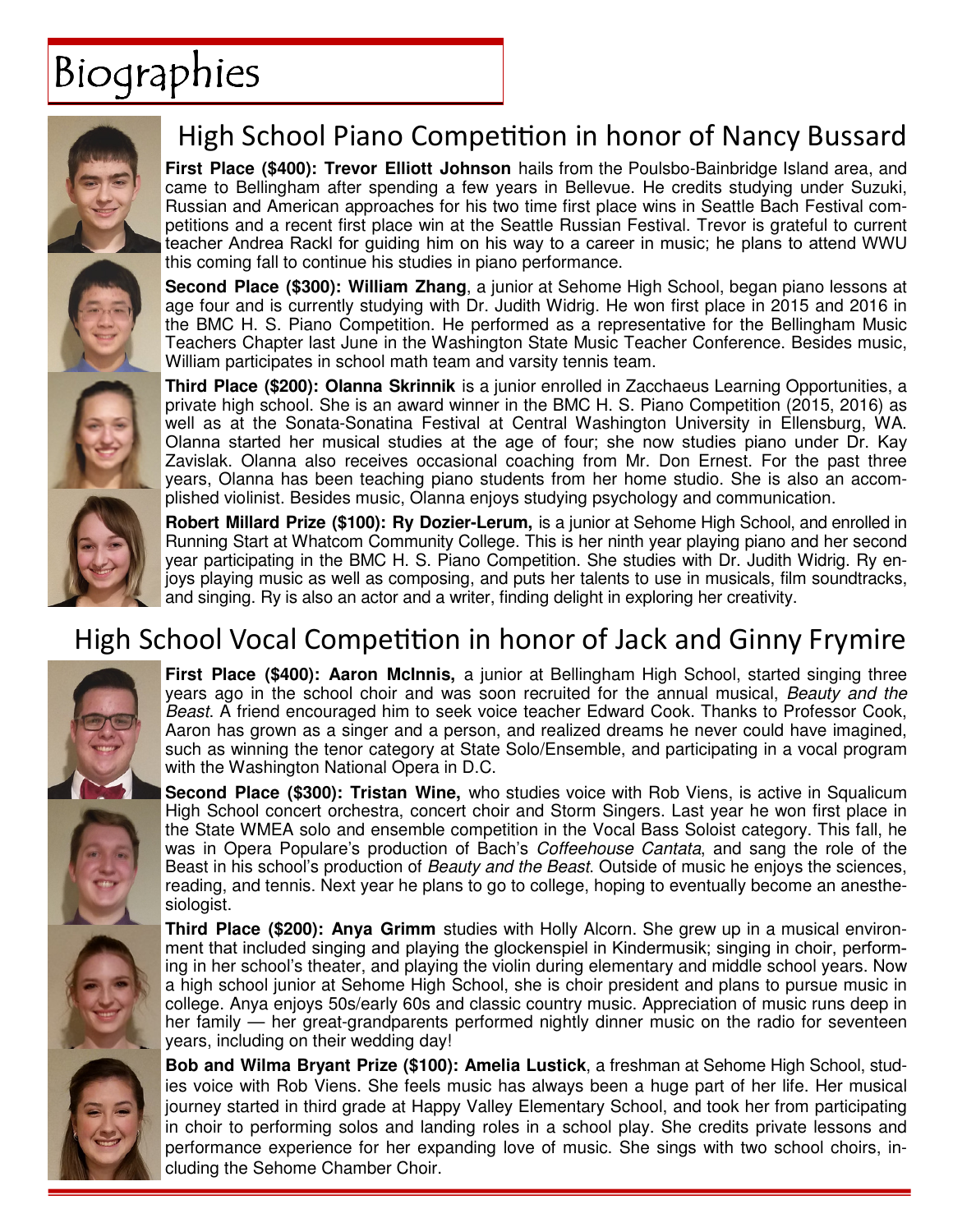

Joan Rae presents the winners of the BMC High School Piano Competition in honor of Nancy Bussard



Evelyn Ames and Evelyn Wright present the winners of the BMC High School Vocal Competition in honor of Jack & Ginny Frymire

Se tu m'ami Alessandro Parisotti e che e sulla contra la contra la contra della Contra della Contra della Contra (1853-1913)

Amelia Lustick Rob Viens, piano

Masques **Claude Debussy** Claude Debussy

Ry Dozier-Lerum

 (1862-1918) La Serenata Francesco Paulo Tosti

 (1846-1916) Sprig of Thyme **Percy Grainger** Percy Grainger (1882-1961)

> Anya Grimm Rachel Roulet, piano

Scherzo No. 1 Op. 20 B minor *(with cut)* Frédéric Chopin Frédéric Chopin

Olanna Skrinnik

"Crucifixus" (Messa di Gloria) Gioccomo Puccini

L'esperto nocchiere<br>Giovanni Bononcini (Realization by John Glen Paton) (Giovanni Giovanni Giovanni Bononcini (Realization by John Glen Paton)

Tristan Wine Jason Parker, piano

Piano Sonata No.26 in E-flat, Op.81a ('Les Adieux') Ludwig van Beethoven 1. Das Lebwohl: Adagio. Allegro (1770-1827) Etudes Op. 8 Nos. 2 in F# minor & 12 in D# minor Alexander Scriabin

William Zhang

Im wunderschönen Monat Mai (from Dichterliebe, Op. 48) Robert Schumann

Lenski's Aria (from Eugene Onegin) North Chaikovsky Piotr Illitch Tchaikovsky

Aaron McInnis Rachel Roulet, piano

Morceaux de fantaisie, Op.3 Sergei Rachmaninoff 2. Prelude in C# minor ('The Bells of Moscow') 6 Moments Musicaux, Op. 16 Sergei Rachmaninoff Sergei Rachmaninoff 4. Presto in E minor

Trevor Elliott Johnson

February 1, 2017 Bellingham Music Club

(1810-1849)

(1858-1924)

(1872-1915)

 (1810-1856) (1840-1893)